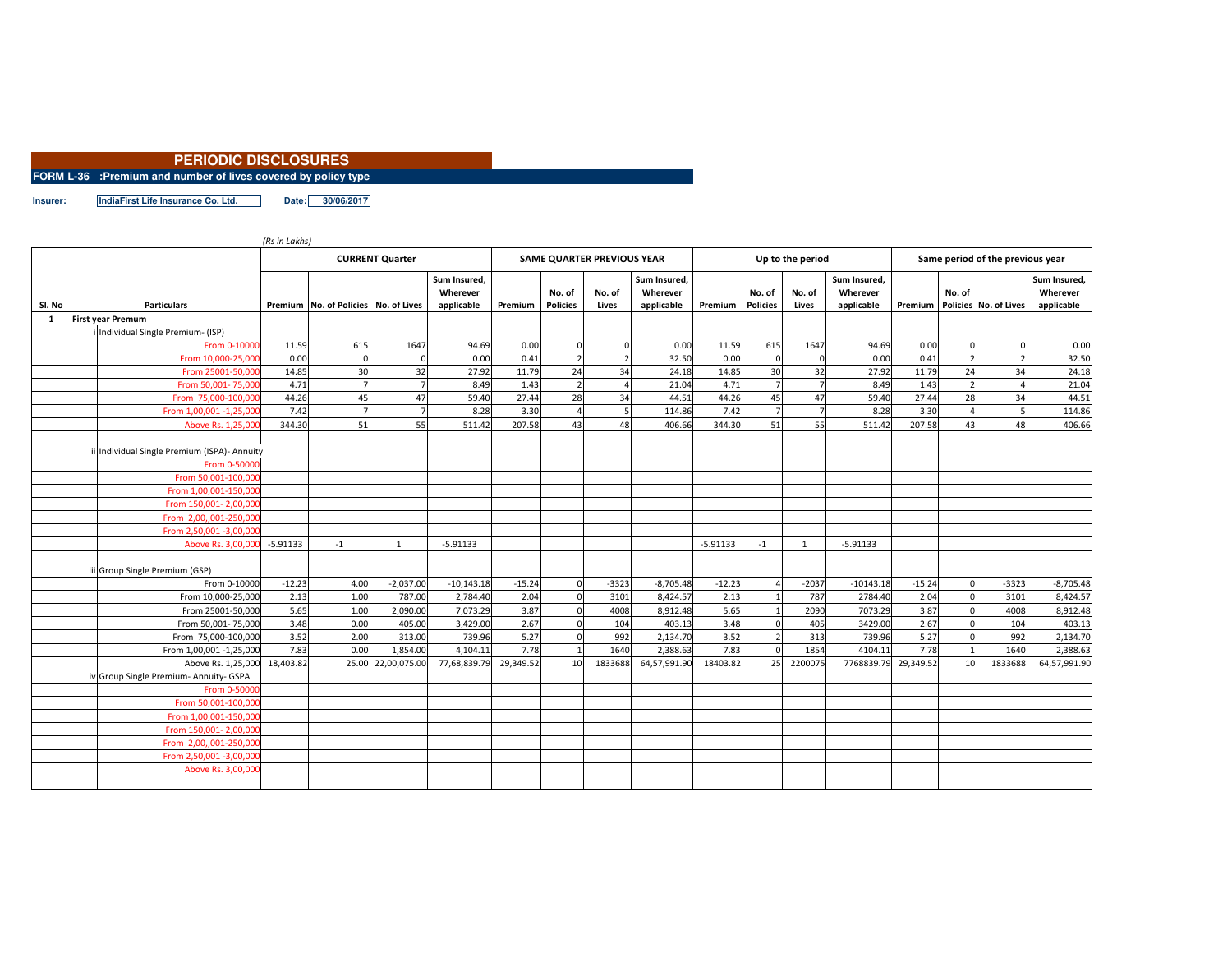|                | Individual non Single Premium- INSP           |         |       |       |          |         |       |       |          |         |       |       |          |         |       |       |          |
|----------------|-----------------------------------------------|---------|-------|-------|----------|---------|-------|-------|----------|---------|-------|-------|----------|---------|-------|-------|----------|
|                | From 0-10000                                  | 339.08  | 6209  | 6563  | 24504.87 | 470.64  | 6879  | 7894  | 23372.71 | 339.08  | 6209  | 6563  | 24504.87 | 470.64  | 6879  | 7894  | 23372.71 |
|                | From 10,000-25,000                            | 1982.96 | 11890 | 12788 | 29939.70 | 1397.46 | 8746  | 9709  | 23021.29 | 1982.96 | 11890 | 12788 | 29939.70 | 1397.46 | 8746  | 9709  | 23021.29 |
|                | From 25001-50,000                             | 1680.49 | 4374  | 4713  | 18136.71 | 594.42  | 1575  | 1926  | 8139.55  | 1680.49 | 4374  | 4713  | 18136.71 | 594.42  | 1575  | 1926  | 8139.55  |
|                | From 50,001-75,000                            | 310.13  | 537   | 599   | 3418.59  | 173.96  | 304   | 379   | 2542.49  | 310.13  | 537   | 599   | 3418.59  | 173.96  | 304   | 379   | 2542.49  |
|                | From 75,000-100,000                           | 2499.01 | 2535  | 2823  | 22815.68 | 580.22  | 617   | 797   | 6487.93  | 2499.01 | 2535  | 2823  | 22815.68 | 580.22  | 617   | 797   | 6487.93  |
|                | From 1,00,001 -1,25,000                       | 382.49  | 362   | 414   | 2541.01  | 243.29  | 238   | 320   | 2627.00  | 382.49  | 362   | 414   | 2541.01  | 243.29  | 238   | 320   | 2627.00  |
|                | Above Rs. 1,25,000                            | 2787.72 | 987   | 1139  | 23373.04 | 564.15  | 242   | 335   | 4460.55  | 2787.72 | 987   | 1139  | 23373.04 | 564.15  | 242   | 335   | 4460.55  |
|                |                                               |         |       |       |          |         |       |       |          |         |       |       |          |         |       |       |          |
|                |                                               |         |       |       |          |         |       |       |          |         |       |       |          |         |       |       |          |
|                | Individual non Single Premium- Annuity- INSPA |         |       |       |          |         |       |       |          |         |       |       |          |         |       |       |          |
|                | From 0-5000                                   |         |       |       |          |         |       |       |          |         |       |       |          |         |       |       |          |
|                | From 50,001-100,00                            |         |       |       |          |         |       |       |          |         |       |       |          |         |       |       |          |
|                | From 1,00,001-150,00                          |         |       |       |          |         |       |       |          |         |       |       |          |         |       |       |          |
|                | From 150,001- 2,00,00                         |         |       |       |          |         |       |       |          |         |       |       |          |         |       |       |          |
|                | From 2,00,,001-250,00                         |         |       |       |          |         |       |       |          |         |       |       |          |         |       |       |          |
|                | From 2,50,001 -3,00,00                        |         |       |       |          |         |       |       |          |         |       |       |          |         |       |       |          |
|                | Above Rs. 3,00,00                             |         |       |       |          |         |       |       |          |         |       |       |          |         |       |       |          |
|                |                                               |         |       |       |          |         |       |       |          |         |       |       |          |         |       |       |          |
|                | vii Group Non Single Premium (GNSP)           |         |       |       |          |         |       |       |          |         |       |       |          |         |       |       |          |
|                | From 0-1000                                   |         |       |       |          |         |       |       |          |         |       |       |          |         |       |       |          |
|                | From 10,000-25,00                             |         |       |       |          |         |       |       |          |         |       |       |          |         |       |       |          |
|                | From 25001-50,00                              |         |       |       |          |         |       |       |          |         |       |       |          |         |       |       |          |
|                | From 50,001-75,00                             |         |       |       |          |         |       |       |          |         |       |       |          |         |       |       |          |
|                | From 75,000-100,00                            |         |       |       |          |         |       |       |          |         |       |       |          |         |       |       |          |
|                | From 1,00,001 -1,25,00                        |         |       |       |          |         |       |       |          |         |       |       |          |         |       |       |          |
|                | Above Rs. 1,25,00                             |         |       |       |          |         |       |       |          |         |       |       |          |         |       |       |          |
|                |                                               |         |       |       |          |         |       |       |          |         |       |       |          |         |       |       |          |
|                | viii Group Non Single Premium- Annuity- GNSPA |         |       |       |          |         |       |       |          |         |       |       |          |         |       |       |          |
|                | From 0-10000<br>From 10,000-25,000            |         |       |       |          |         |       |       |          |         |       |       |          |         |       |       |          |
|                | From 25001-50,000                             |         |       |       |          |         |       |       |          |         |       |       |          |         |       |       |          |
|                |                                               |         |       |       |          |         |       |       |          |         |       |       |          |         |       |       |          |
|                | From 50,001-75,000<br>From 75,000-100,000     |         |       |       |          |         |       |       |          |         |       |       |          |         |       |       |          |
|                | From 1,00,001 -1,25,000                       |         |       |       |          |         |       |       |          |         |       |       |          |         |       |       |          |
|                | Above Rs. 1,25,000                            |         |       |       |          |         |       |       |          |         |       |       |          |         |       |       |          |
|                |                                               |         |       |       |          |         |       |       |          |         |       |       |          |         |       |       |          |
|                |                                               |         |       |       |          |         |       |       |          |         |       |       |          |         |       |       |          |
|                |                                               |         |       |       |          |         |       |       |          |         |       |       |          |         |       |       |          |
| $\overline{2}$ | Renewal Premium                               |         |       |       |          |         |       |       |          |         |       |       |          |         |       |       |          |
|                | Individual                                    |         |       |       |          |         |       |       |          |         |       |       |          |         |       |       |          |
|                | From 0-10000                                  | 768.96  | 14832 | 14880 | 86315.61 | 675.59  | 13362 | 13440 | 70857.17 | 768.96  | 14832 | 14880 | 86315.61 | 675.59  | 13362 | 13440 | 70857.17 |
|                | From 10,000-25,000                            | 4633.64 | 35662 | 35755 | 98203.22 | 4248.64 | 33387 | 33582 | 87516.99 | 4633.64 | 35662 | 35755 | 98203.22 | 4248.64 | 33387 | 33582 | 87516.99 |
|                | From 25001-50,000                             | 2128.11 | 5608  | 5425  | 29902.85 | 1822.68 | 4732  | 4615  | 25294.94 | 2128.11 | 5608  | 5425  | 29902.85 | 1822.68 | 4732  | 4615  | 25294.94 |
|                | From 50,001-75,000                            | 353.43  | 744   | 623   | 6005.18  | 218.28  | 462   | 459   | 4099.63  | 353.43  | 744   | 623   | 6005.18  | 218.28  | 462   | 459   | 4099.63  |
|                | From 75,000-100,000                           | 1460.28 | 1517  | 1265  | 14217.84 | 1004.92 | 1041  | 982   | 10152.49 | 1460.28 | 1517  | 1265  | 14217.84 | 1004.92 | 1041  | 982   | 10152.49 |
|                | From 1,00,001 -1,25,000                       | 319.82  | 329   | 111   | 2711.22  | 60.13   | 67    | 58    | 779.20   | 319.82  | 329   | 111   | 2711.22  | 60.13   | 67    | 58    | 779.20   |